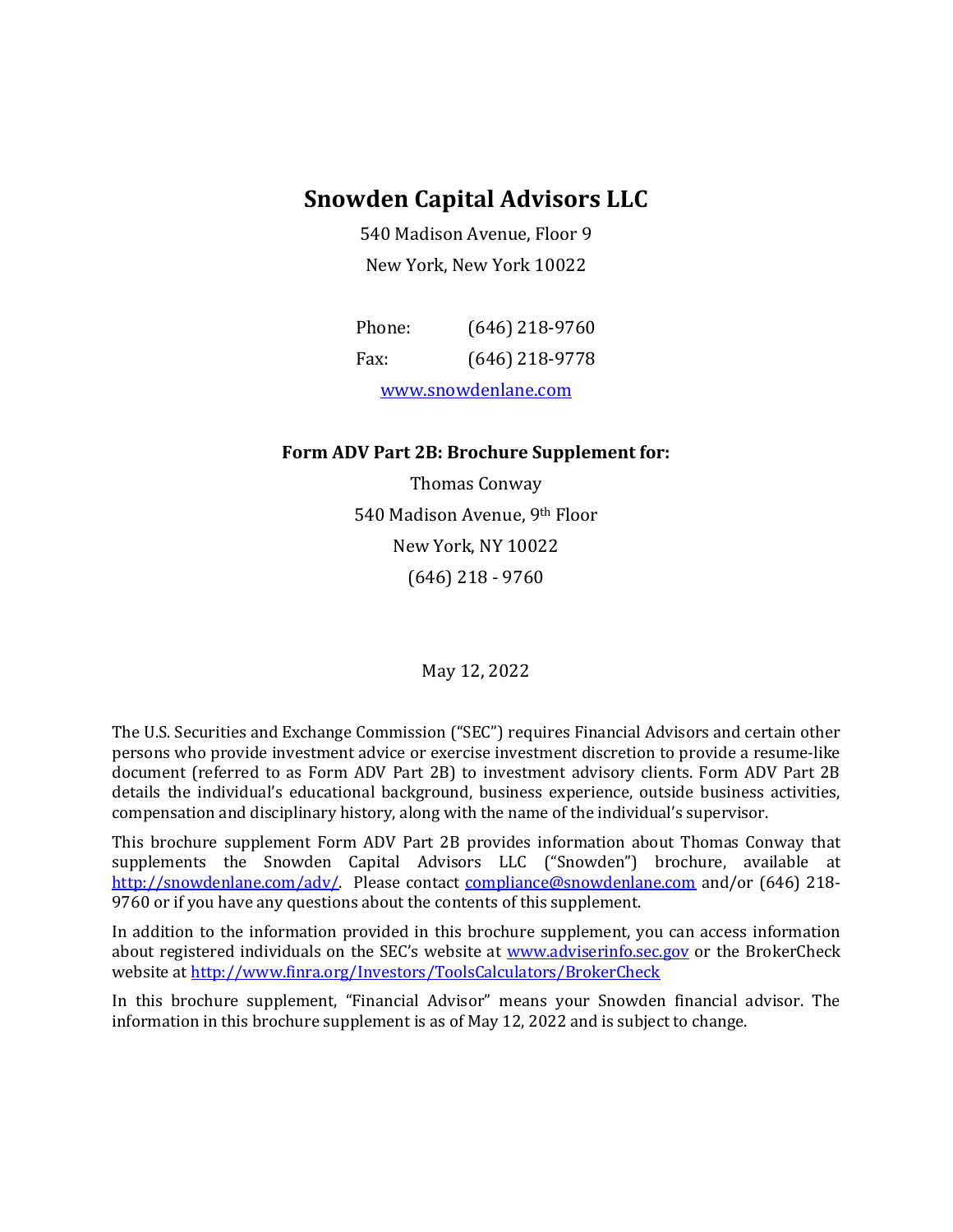## **ITEM 2 EDUCATIONAL BACKGROUND AND BUSINESS EXPERIENCE**

This section provides information about your Financial Advisor's age, educational background and employment history. The business background information reflects the last five years as reported in the Financial Industry Regulatory Authority ("FINRA") Central Registration Depository ("CRD").

Year of Birth 1956

Snowden Lane Partners, Senior Partner and Managing Director, May 2022 - present

Fieldpoint Private Securities, Managing Director/Senior Advisor, September 2012 – May 2022

### **ITEM 3 DISCIPLINARY INFORMATION**

This section includes details about certain legal and disciplinary events. Thomas Conway has reportable disciplinary events or other legal events that require disclosure under Form ADV Part 2B.

The SEC requires registered investment advisers to disclose certain legal and disciplinary events about your Financial Advisor and other investment adviser employees. The disciplinary reporting requirements for broker-dealers and investment advisers differ significantly, with FINRA requiring broker-dealers to report on matters that are not required to be reported by registered investment advisers. As a result, this brochure supplement excludes matters that are not required to be reported by investment advisers, such as pending complaints and arbitrations, matters that are found or settled in our favor, certain settlements of arbitrations and complaints, as well as bankruptcies, judgments, liens, bonds, and investigations.

| <b>Customer Complaint</b> | https://brokercheck.finra.org/individual/summary/2023529 |
|---------------------------|----------------------------------------------------------|
|---------------------------|----------------------------------------------------------|

Above are certain material legal and disciplinary events about your Financial Advisor, if any, that are disclosed on the BrokerCheck system. If your Financial Advisor does not have any material legal or disciplinary disclosures under Form ADV requirements, we will indicate as such above.

For more information on your Financial Advisor or any other registered firm employee, see the SEC's Investment Adviser Public Disclosure site, [http://www.adviserinfo.sec.gov/,](http://www.adviserinfo.sec.gov/) or FINRA's BrokerCheck, <http://www.finra.org/investors/ToolsCalculators/BrokerCheck/> and enter the applicable name into the investment adviser representative/broker search.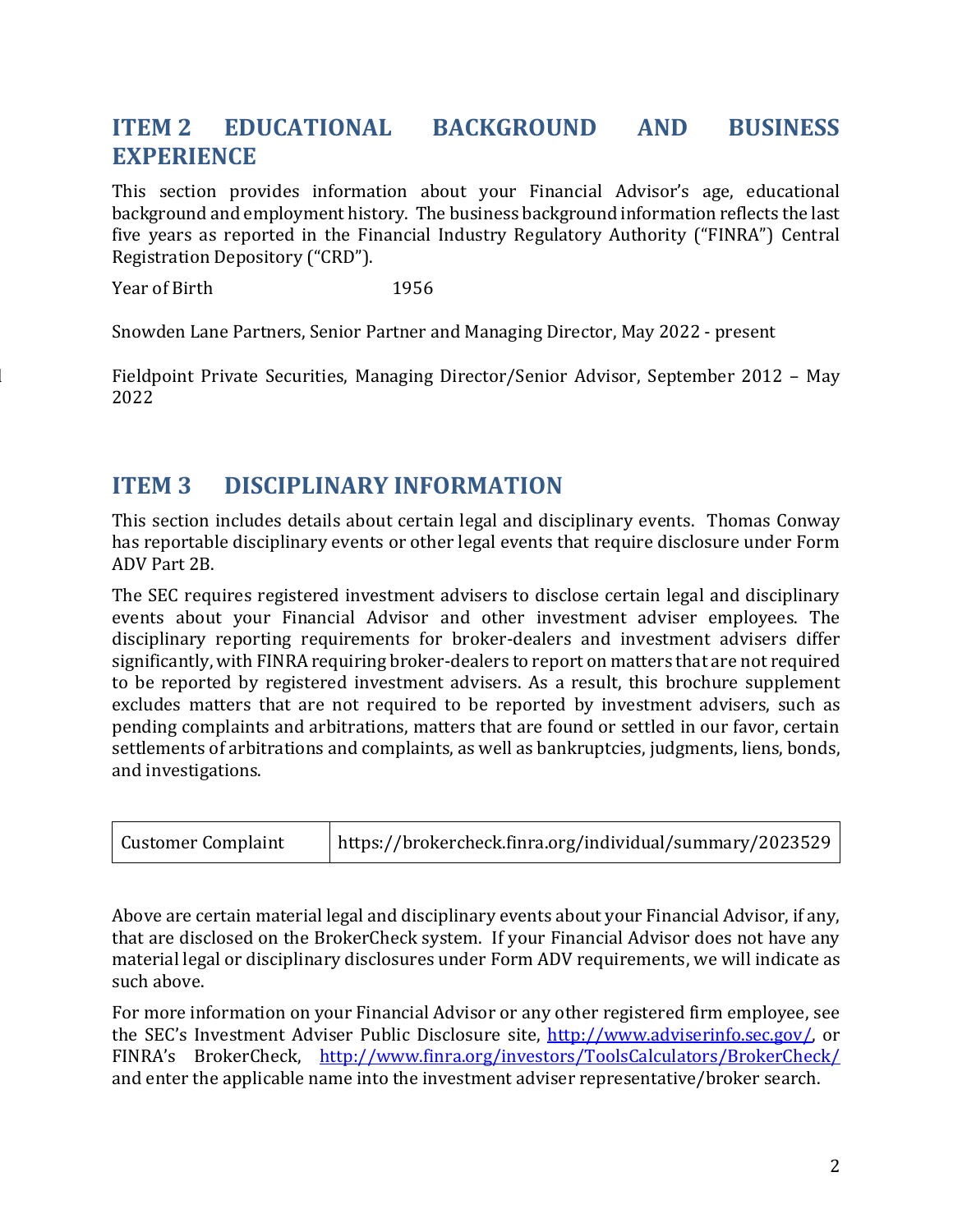## **ITEM 4 OTHER BUSINESS ACTIVITIES**

This section describes investment-related or other reportable businesses or occupations in which your Financial Advisor is engaged in addition to his activities in providing investment advisory services, including potential conflicts of interest that arise as a result of these other activities.

#### **Investment-Related Activities and Occupations**

Thomas Conway is a registered representative of Snowden Account Services LLC ("SAS"), which is registered as a broker-dealer with the SEC. Your Financial Advisor is registered with SAS to offer clients a broad range of products and services.

Your Financial Advisor may suggest or recommend that investment advisory clients use securities or other financial products, execution, and custody services, or products or services of an affiliate. In addition, your Financial Advisor may suggest or recommend that advisory clients purchase or sell certain insurance products through advisory and nonadvisory investment accounts. Snowden Financial Advisors are compensated based on, among other things:

- Commissions and other transaction-based compensation on the purchase or sale of certain securities.
- Investment advisory program asset-based fees and other fees associated with such programs.
- Distribution and service fees earned from the sale of mutual funds and other investment products.

Your Financial Advisor also may be compensated based on the sale of certain products and services offered through affiliates of Snowden. Consistent with firm policies, Financial Advisors may attend training events, due diligence meetings, and other events provided and paid for by the sponsors of mutual funds and other investment products that the Financial Advisor may recommend to his clients. The receipt of this cash and non-cash compensation creates an incentive for Financial Advisors to recommend investment products based on the compensation received. We address these conflicts of interest by maintaining policies and procedures on the suitability and supervision of the advisory programs and services we offer you, and by disclosing our practices to ensure you make a fully informed decision.

Your Financial Advisor may act as a trustee, fiduciary, or executor for certain family-related investment accounts and may earn commissions or other compensation on such accounts.

### **ITEM 5 ADDITIONAL COMPENSATION**

Investment advisers, such as Snowden, are required to act in the best interest of their clients, and our Financial Advisors are required to recommend only investment advisory programs, investment products and securities that are suitable for each client based upon the client's investment objectives, risk tolerance, and financial situation and needs. Certain of our compensation practices, however, may create actual or potential conflicts of interest that we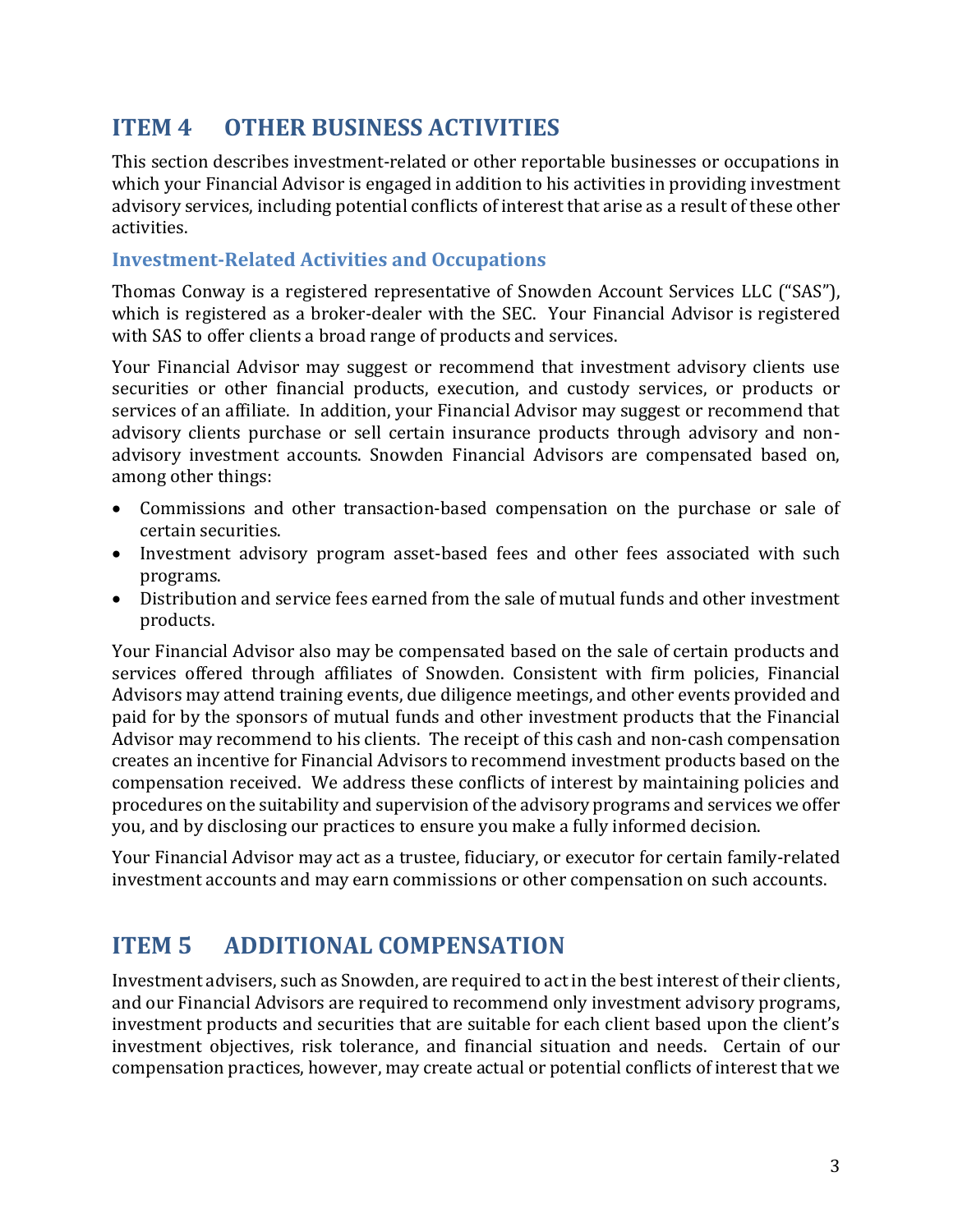would like to highlight. That said, these compensation practices are internal payments from Snowden to your Financial Advisor and do not result in additional charges to you.

Your Financial Advisor receives incentive compensation based on a percentage of the eligible revenue earned on the investment advisory and brokerage activities attributable to the accounts he services, as determined by Snowden.

The amount of compensation your Financial Advisor earns varies depending on the type of investment advisory program, service, or product offered. These differences create a conflict of interest in that there is a potential financial incentive for your Financial Advisor to recommend or select certain investment advisory programs, services or products based on the nature of the compensation your Financial Advisor receives. However, as mentioned above, our Financial Advisors are required to recommend investment advisory programs, investment products, and securities that are suitable for each client based upon the client's investment objectives, risk tolerance and financial situation and needs.

Your Financial Advisor is also eligible to receive referral fees and share in revenue generated from the services provided to his clients by Snowden affiliated companies. This revenue is taken into consideration in determining the incentive compensation described above.

Your Financial Advisor has received recruiting and retention payments that subject him to certain ongoing responsibilities. These payments, in part, take the form of an upfront loan. As each repayment obligation arises, your Financial Advisor is eligible for a continuing service bonus contingent on your Financial Advisor's continued employment and maintenance of a certain level of assets serviced by the Financial Advisor, and that continuing service bonus is used by the Financial Advisor to offset the current repayment obligation each year. The amount paid to Financial Advisors under these arrangements generally is based to a large extent on the size of the business serviced by the Financial Advisor either at Snowden or at a prior firm. In addition, your Financial Advisor is eligible for future bonus payments based on the total assets in accounts that he services at Snowden and the revenue generated from those accounts at some defined point in the future. These bonuses are in addition to the incentive compensation to which your Financial Advisor is otherwise entitled as a Snowden Financial Advisor.

Your Financial Advisor is subject to policies that prohibit the acceptance of gifts and entertainment that may influence the nature of the investment advice provided to clients. Consistent with these policies, your Financial Advisor is permitted to receive gifts of up to \$100 per year and participate in ordinary and customary business entertainment.

# **ITEM 6 SUPERVISION**

Snowden Capital Advisors LLC supervises its Financial Advisors and monitors the advice they provide to clients and any trading discretion they exercise through regular reviews of client account activity and positions for adherence to client investment guidelines and the firm's internal policies and procedures. The firm utilizes general policies applicable to all investment advisory programs and, because of the different features and services of our programs, program-specific policies, and procedures.

The contact information for Thomas Conway's supervisor is provided below. Please contact the supervisor if you have any questions or concerns.